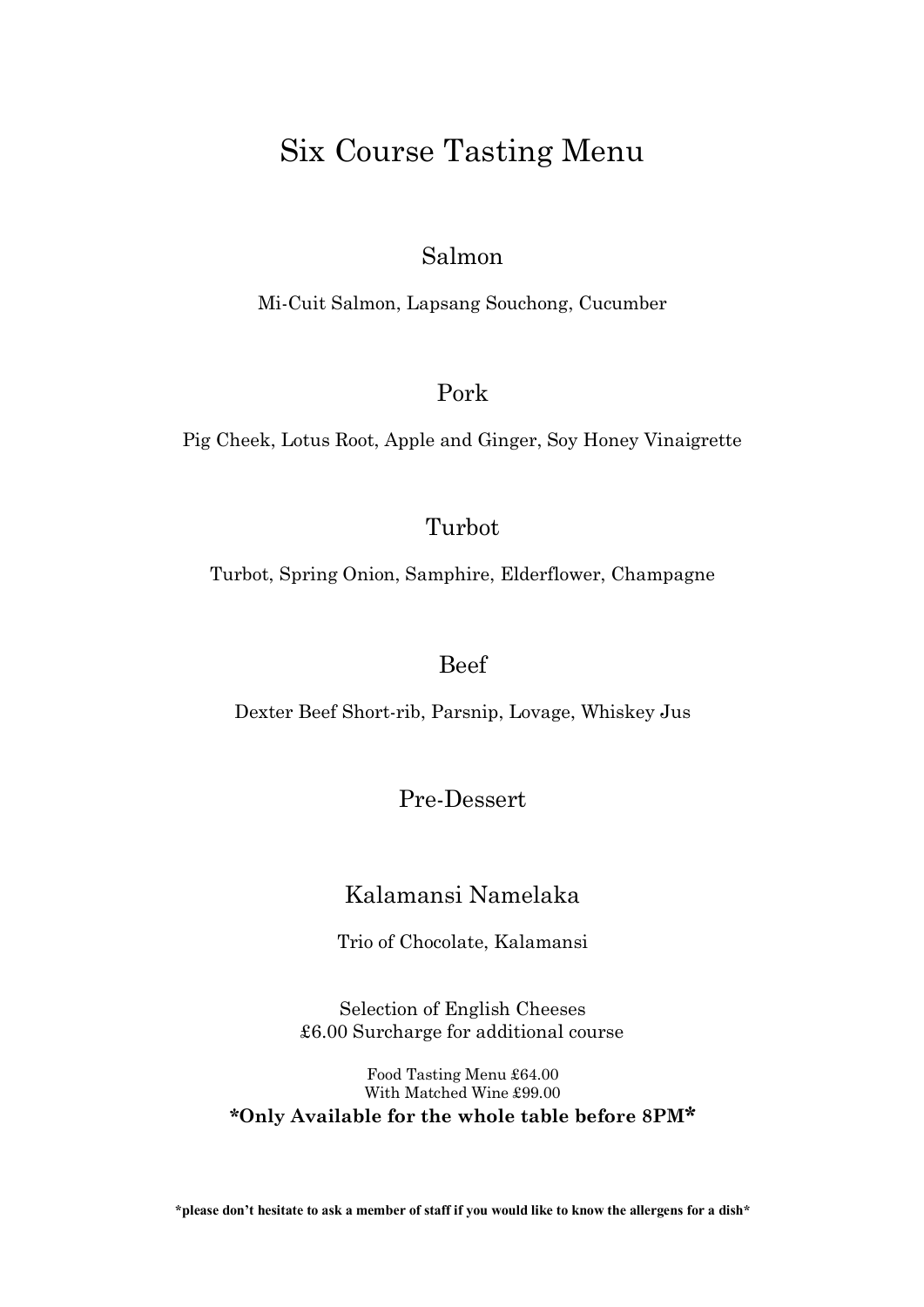# À La Carte Menu

## Starters

### Salmon

Mi-Cuit Salmon, Lapsang Souchong, Cucumber

#### Cheese

Godminster Cheese Soufflé, Red Onion Jam, Rosemary Cream (v)

#### Beetroot

Beetroot Tartar, Confit Egg yolk, Coconut Feta, Walnuts (v)

#### Pork

Pig Cheek, Lotus Root, Apple and Ginger, Soy Honey Vinaigrette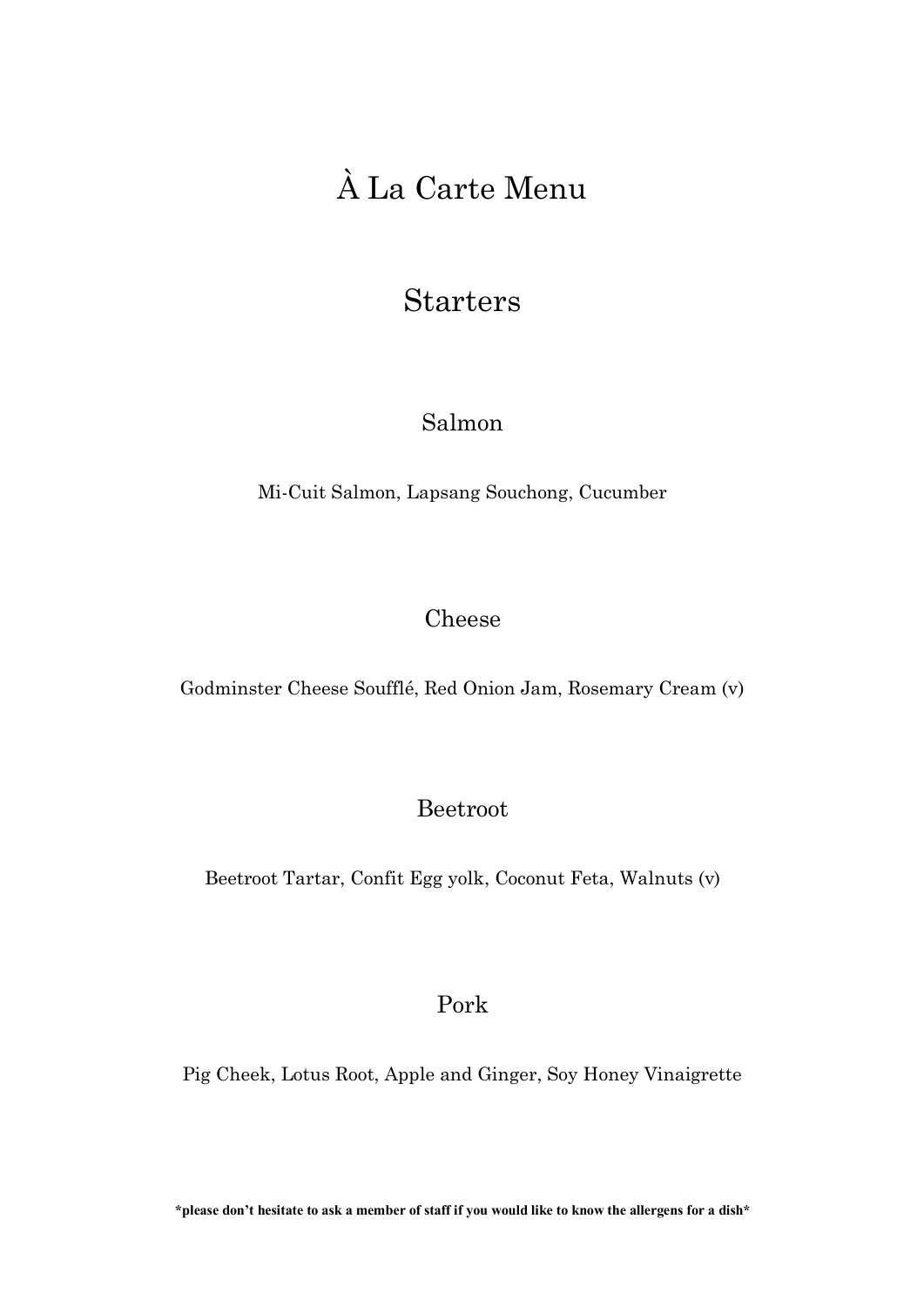## Main Courses

### Turbot

Turbot, Spring Onion, Samphire, Elderflower, Champagne

Beef

Dexter Beef Short-rib, Parsnip, Lovage, Whiskey Jus

#### Risotto

Chestnut Mushroom Risotto, Sauteed Mushroom, Truffle (v)

### Venison

Venison, Grilled Runner Beans, Red Chard, Cassis Jus

**\*please don't hesitate to ask a member of staff if you would like to know the allergens for a dish\***